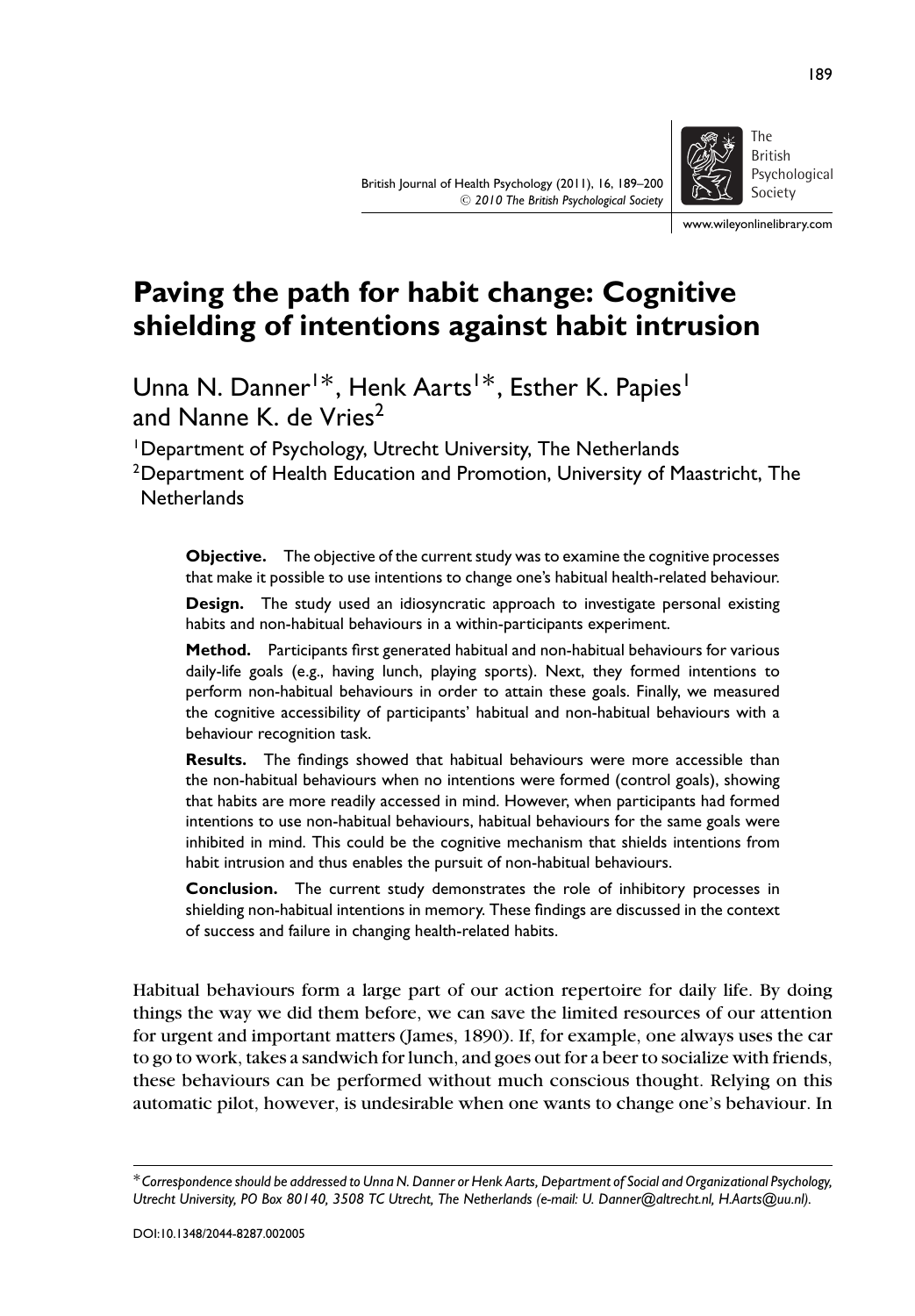fact, this is often the case in health behaviour, where people frequently intend to change their habits in order to pursue a healthier lifestyle. We know very little, however, about the processes that enable behaviour change in situations where behaviour is usually guided by existing habits. If, for example, one decides to drink less alcohol and therefore forms the intention to order soda in the pub, how does this intention overrule the habit of ordering one's usual beer? The present research was designed to demonstrate one of the cognitive processes enabling this mechanism of behaviour change. Specifically, we show that habits can be automatically inhibited when one forms intentions to perform a different behaviour.

Habits develop when we frequently and consistently perform the same behaviour to attain a certain goal (Aarts & Dijksterhuis, 2000a; Bargh, 1990). The strength of a habit is determined by the frequency of having performed the habitual behaviour in the past in a similar context (e.g., Danner, Aarts, & de Vries, 2008; Ouellette & Wood, 1998). Thus, habits are shaped by one's personal history (Aarts, 2007; Danner, Aarts, & de Vries, 2007). Previous research into the cognitive processes underlying habitual behaviours indicates that habits are mentally represented as associations between goals that are pursued (e.g., eating lunch) and the behaviour (e.g., having a sandwich) instrumental for attainment of the goal (Aarts & Dijksterhuis, 2000a, 2000b; Sheeran, Milne, Webb, & Gollwitzer, 2005). Because of these associations, activating the representation of the goal readily triggers the habitual behaviour in mind, which can then automatically be selected and executed to attain the goal without further consideration of other available alternatives (see for a demonstration of this process, Aarts, Custers, & Marien, 2008). Habits are therefore very efficient for much behaviour in daily life (e.g., Danner *et al.*, 2008). Indeed, habits are a strong predictor of many health-related behaviours, such as breakfast consumption, dietary behaviours, and exercising behaviour (e.g., Brug, de Vet, de Nooijer, & Verplanken, 2006; Sutton, 1994; Wong & Mullan, 2009).

Although habits are an important guide for daily activities, we often form intentions for non-habitual behaviours, for example, to have a healthy salad for lunch instead of a sandwich (e.g., Hagger, Chatzisarantis, & Biddle, 2002; Sheeran, Abraham, & Orbell, 1999 for intentions in health behaviour). Such intentions are consciously formed plans to carry out a specific goal-directed behaviour, which are stored in memory to ensure their execution when the opportunity arises (e.g., Goschke & Kuhl, 1993). Intentions have been shown to be an effective mechanism for guiding and for changing behaviour, even for repetitive behaviours in which habits are easily formed, such as condom use, smoking, and exercising (see Webb & Sheeran, 2006, for a recent meta-analysis).

However, how do intentions guide health behaviour when a habit already exists? Given the well-established associations between goals and instrumental behaviours in the case of habits, it is very likely that the goal (e.g., having lunch) automatically activates the habitual behaviour (e.g., taking a sandwich). This automatic activation of habitual behaviours interferes with the non-habitual intention in memory (e.g., taking a salad), and thereby may prevent the execution of this intended, non-habitual behaviour (e.g., Gollwitzer & Moskowitz, 1996; Reason, 1979). However, although this can be difficult (see also Webb & Sheeran, 2006), people do succeed in using intentions to consciously change their health habits (e.g., Chapman & Ogden, 2009; Schwarzer & Luszczynska, 2008; Wood, Quinn, & Kashy, 2002). This raises the intriguing and important question of the cognitive mechanisms that help people to shield their intentions against habit interference and thus make healthier behaviour possible.

Earlier research on the regulation of behaviour has shown that the process of cognitive inhibition often plays a crucial role in the shielding of intentions against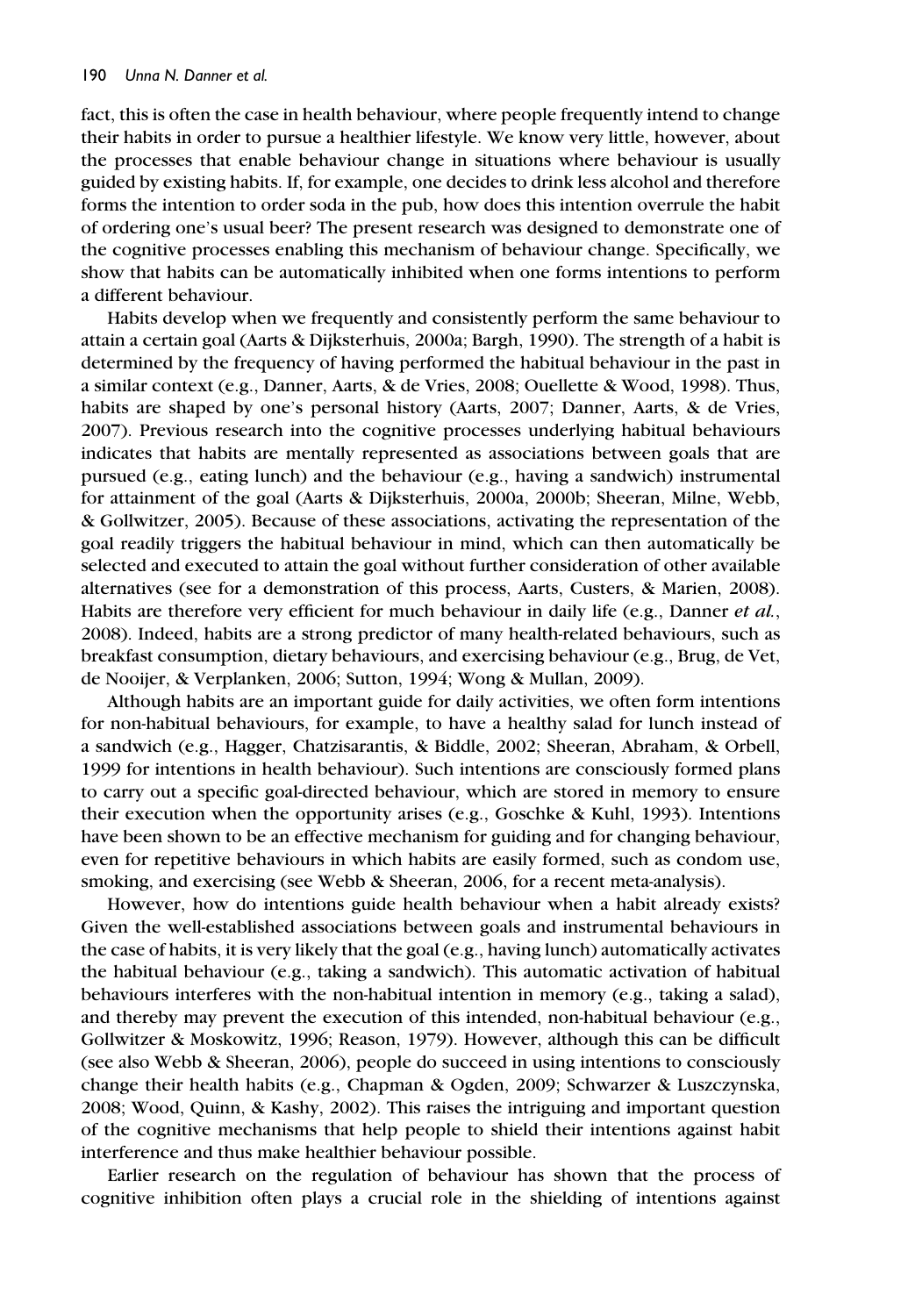distractions (e.g., Marsh, Hicks, & Bink, 1998; Veling & van Knippenberg, 2006). Shah, Friedman, and Kruglanski (2002), for example, examined the role of inhibition in memory for goal-directed behaviour. They discovered that having a focus goal in mind (e.g., dieting) results in the inhibition of related but competing goals (e.g., snacking), which could function to protect the focus goal against interference from other goals (see also Aarts, Custers, & Holland, 2007). However, the existence of habits was not considered in this work. Similarly, Veling and van Knippenberg (2006) showed that when one holds an intention, information that is semantically related to the content of this intention is spontaneously inhibited, presumably to protect one's intentions against distraction. However, this study, too, did not examine intentions in the context of existing habits. In addition, Veling and Van Knippenberg (2006) tested these inhibitory processes on purely semantic associations, whereas habits consist of instrumental relations between goals and behaviours. It is the functional relation between goals and frequently performed behaviours that crucially distinguish goal-means relations from mere semantic links (Kruglanski *et al*., 2002; Moskowitz, Li, & Kirk, 2004).

Thus, although inhibition may be crucial, no research has yet been done on the role of inhibition in the context of pre-existing habits. However, understanding the cognitive mechanisms involved in successful implementation of intentions is highly relevant, and particularly so in the domain of health behaviour, where people often try to change their habits by means of conscious intentions. The present study, therefore, was designed to examine how intentions can lead to the inhibition of existing habits, particularly in the domain of health behaviour.

As indicated above, habits are the result of one's personal history of behaviour, making habits unique, and idiosyncratic. Whereas previous work on the cognitive processes underlying habits has predominantly employed a nomothetic approach (e.g., Aarts & Dijksterhuis, 2000a; Sheeran *et al*., 2005), exposing all participants to the same goals and testing the habitual behaviour as a function of individual differences in habit strength, we suggest that such an approach may not capture the unique properties of habits. The present study therefore uses idiosyncratic (habitual and non-habitual) goalbehaviour combinations generated by participants themselves, which closely represent their personal existing habits. In addition, we included both health behaviours in our study (e.g., having lunch), as well as behaviours that are related to the lives of our student participants more generally (e.g., studying). Although we expect that the effects of intentions will be comparable for both types of behaviours, it is important to test this assumption as this allows us to compare the present results more directly with relevant research examining non-health behaviours.

We first conducted a pilot study to ensure that the procedure used to generate idiosyncratic behaviours indeed yields habitual and non-habitual behaviours for attainment of the same goal. These habitual and non-habitual behaviours should differ in the frequency of their past use and therefore have differential association strengths with the respective goal. At the same time, this should be the case for both health-related behaviours as well as behaviours more generally related to student life. In the actual experiment, then, participants were asked to form intentions to pursue some of the presented goals with their non-habitual behaviours. Next, the cognitive accessibility of the habitual and nonhabitual behaviours was measured using a behaviour recognition task. We hypothesized that forming an intention to use a non-habitual behaviour to reach a goal will lead to inhibition of the habitual behaviours, as evidenced by slower recognition of the habitual behaviours compared to when no intentions are formed.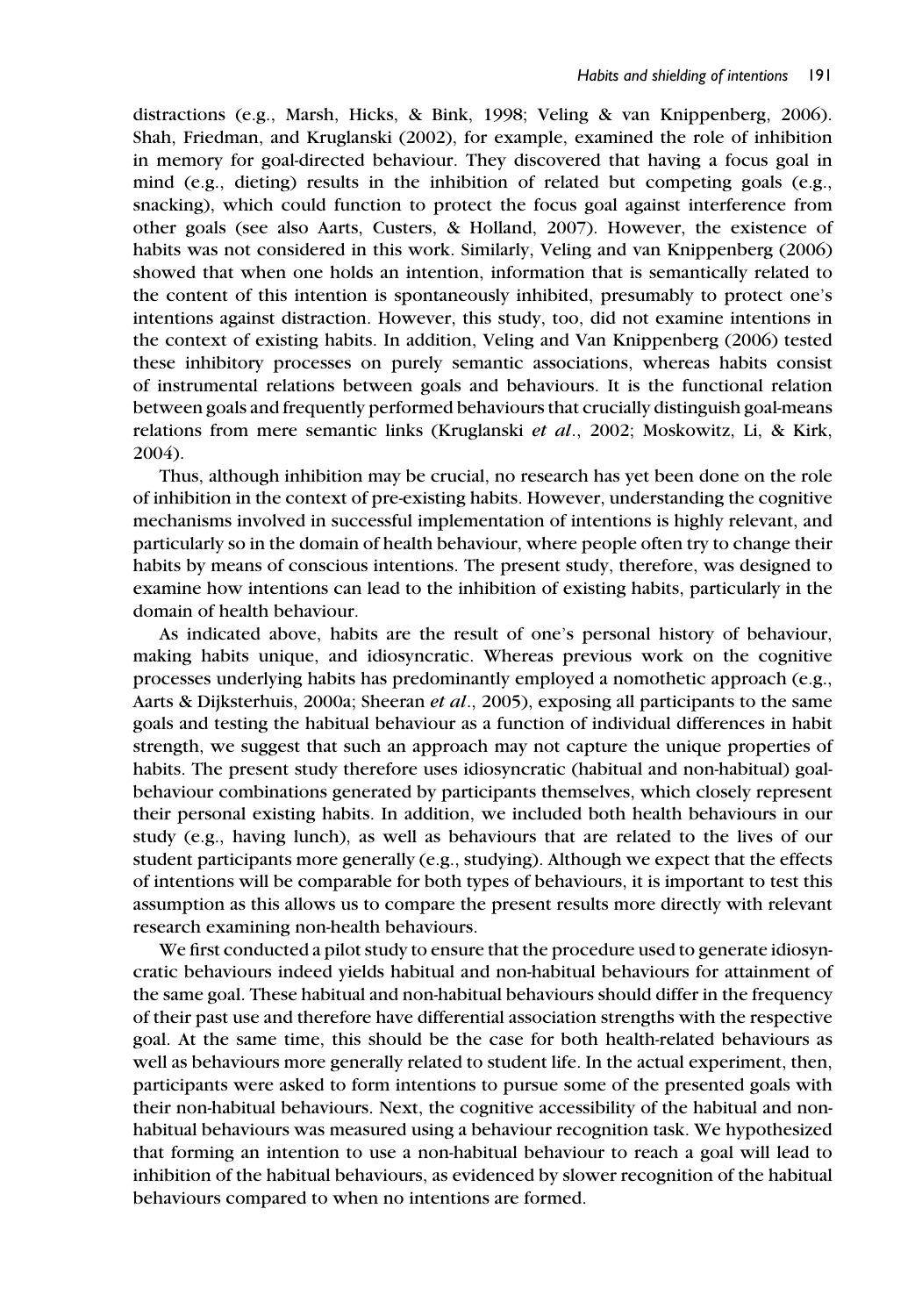## *Pilot study*

Fifty-one undergraduate students were asked to generate a habitual and a non-habitual behaviour for six different goals by indicating how they usually pursue the indicated goal, and how they pursue this goal when the habitual behaviour is not available. Thus, the nominated behaviours are all relevant to attain the goals. We used goals that were considered important and regularly pursued by this sample of students (having lunch, playing sports, watching television, visiting a bar, checking one's bank balance, studying). To give an example, for the goal of having lunch, several participants reported eating a sandwich as their usual behaviour and eating a salad as an alternative behaviour. Subsequently, we used a goal-behaviour verification task (see Danner *et al*., 2007 for an explanation of the task procedure) to test whether the habitual behaviour (sandwich) was more accessible upon goal activation (have lunch) than the non-habitual behaviour (salad). The rationale behind the task is that the faster one can verify that a specific behaviour is relevant to attain a goal, the stronger the habits of performing that goaldirected behaviour, and hence, that behaviours will be automatically selected to attain the goal (Aarts & Dijksterhuis, 2000a). Finally, participants were asked how often they had used each behaviour to attain the goal in the past.

Using analysis of variance (ANOVA), the results of this pilot study indicated that the habitual behaviours that participants had generated were indeed more frequently used for the goal than the non-habitual behaviours ( $M_{diff} = 7.30$ ,  $SD_{diff} = 0.53$ , 95% CI 6.24, 8.37),  $F(1, 50) = 191.21, p < .001, \eta_p^2 = .79$ . Analyses of the reaction times across goals showed that the habitual behaviours were more rapidly accessed upon instigation of the goal than the non-habitual behaviours ( $M_{diff} = 48.90$ ,  $SD_{diff} = 16.03$ , 95% CI 16.70, 81.09),  $F(1, 50) = 9.30, p = .004, \eta_p^2 = .16$ . To examine possible differences between the health-related goals (having lunch, playing sports, and visiting a bar) and the goals more generally related to student life (watching television, studying, and checking one's bank balance), goal category (health vs. other) was entered as an extra factor in the ANOVA. Results showed no differences in frequency of using the habitual and nonhabitual behaviours between the two goal categories ( $M_{diff} = 0.52$ ,  $SD_{diff} = 0.48$ , 95% CI −.044, 1.48); no main effect of goal category, *F*(1, 49) = 1.19, *p* = .28, as well as no interaction effect with type of behaviour (habitual and non-habitual),  $F(1, 49) = 0.42$ , *p* = .52. Results of the reaction times in the goal-behaviour verification task showed no main effect of goal category ( $M_{diff} = 13.62$ ,  $SD_{diff} = 16.88$ , 95% CI –20.31, 47.55),  $F(1)$ ,  $49$ ) = 0.65,  $p = 0.42$ , and also no interaction effect was found between goal category and type of behaviours (habitual and non-habitual),  $F(1, 49) = 0.55$ ,  $p = .46$ , suggesting no accessibility differences between the categories of goals. Therefore, all further analyses were collapsed over this factor. Importantly, the accessibility effects disappeared when we controlled in an analysis of covariance (ANCOVA) for the frequency of past usage of the goal-directed behaviours,  $F(1, 49) = 0.01$ ,  $p = .92$ . Thus, the differences in accessibility of the behaviours were attributable to differences in how often they had been used to reach the respective goals.

Taken together, the pilot study showed that the idiosyncratic procedure indeed yielded habits, as participants generated those behaviours that were most frequently used, most easily came to mind, and hence, have the quality of being automatically selected upon the instigation of the goal. Participants responded more slowly to the non-habitual behaviours as these behaviours were not automatically activated by the goal. This finding is a conceptual replication of the results obtained by Aarts and Dijksterhuis (2000a) and demonstrates that our idiosyncratic approach for generating habitual and non-habitual behaviours is suited to elicit true automatic habits. In addition,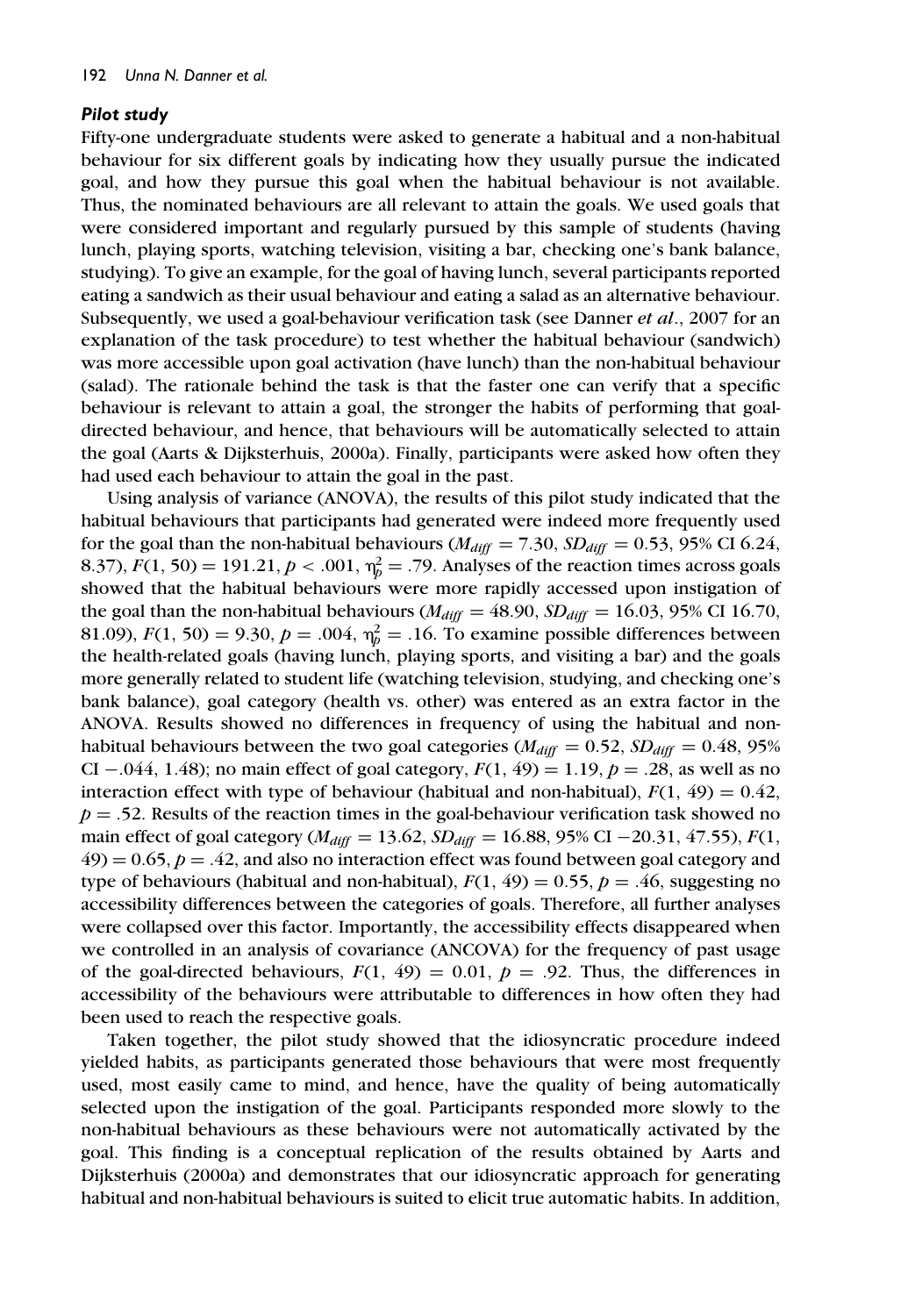our pilot confirms that the same goal-means associations apply to health behaviours as to other student behaviours. Finally, we provided evidence that this accessibility effect was the result of frequency of past use of the behaviours, as differences in accessibility disappeared when the frequency of past behaviour was controlled for. In other words, the goals automatically triggered the habitual behaviours because these were the behaviours most often used to reach the goals. Importantly, the fact that the habitual behaviours are more accessible upon goal priming than the non-habitual behaviours provides support for the idea that habitual behaviours may interfere with one's intention to use non-habitual behaviours for goal attainment and will therefore be inhibited. This is what we tested in the main study of the current paper.

## **Method**

#### *Participants and design*

Fifty-four undergraduate students (38 women and 16 men) participated in exchange for either  $\epsilon$ 4 or course credit. The study concerned habitual and non-habitual behaviours for different goals. In addition, for some goals, participants were asked to form nonhabitual intentions, and for other goals, no intentions were formed. Thus, the study had a 2 (type of behaviour: habitual vs. non-habitual behaviour)  $\times$  2 (type of goal: intention vs. control) within-participants design.

## *Procedure*

#### *Behaviour generation*

Participants were greeted by the experimenter and seated behind a computer in a separate cubicle. We provided all instructions on the screen. In the first task, we asked participants to generate both habitual and non-habitual behaviours for the goals in an identical manner as in the pilot, for example, they were asked: 'What do you usually have for lunch? What do you have when this option is not available' Hence, for six different goals two behaviours were generated: a habitual (e.g., sandwich) and a non-habitual behaviour (e.g., salad). The goals were the same goals that we used in the pilot study. The second task consisted of an unrelated perceptual filler task to remove all generated behaviours from short-term memory. The task lasted 5 min.

#### *Intention instruction*

Next, the intention instructions were provided. In this part of the procedure, participants were instructed to form intentions to use their non-habitual means for three of the six goals ('intention goals'), whereas they formed no intentions with regard to the other goals ('control goals'). Specifically, they were told that 'it is now important for you to form an intention on each of the following means to attain the goals'. For example, for an 'intention goal', when a participant had indicated to usually eat a sandwich for lunch, she was now instructed to form the intention to have a salad for lunch. These instructions were embedded in a cover story to ensure that participants formed and maintained intentions in memory in order to be able to act on them later on (cf. Goschke & Kuhl, 1993). Specifically, participants were told that they would have to execute their intentions at the end of the experiment. This experimental procedure was analogue to the procedure used by Goschke and Kuhl (1993) that has been used widely to study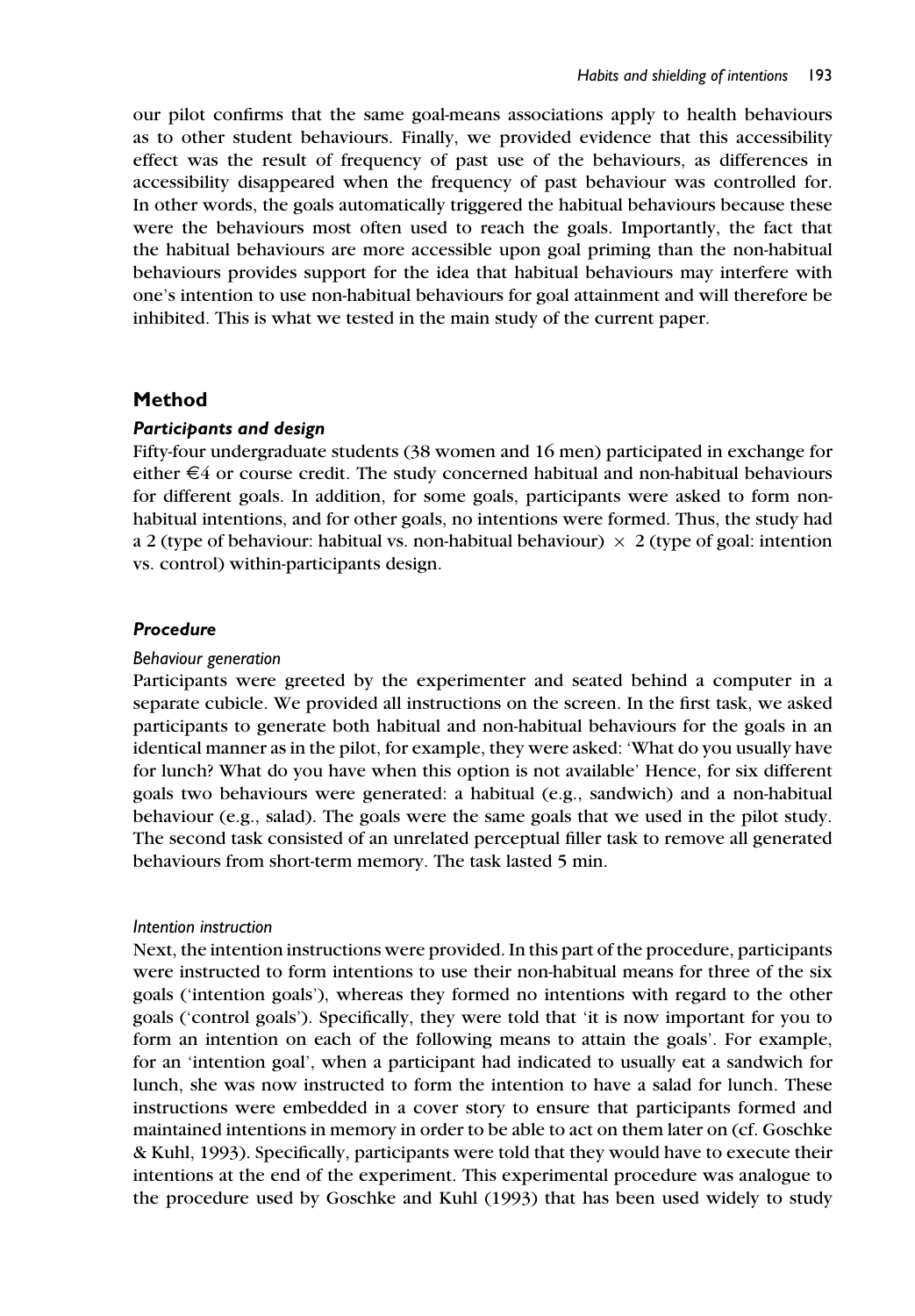memory for intentions. To motivate participants to keep the intentions in mind, they were told that no further announcement of this extra task would be given later on and it was up to them to remember the intentions.

We created different sets to counterbalance which of the health and non-health goals were assigned as 'intention goals' and 'control goals', to ensure that results were not attributable to specific goals, and we counterbalanced these sets between participants. As a result of this manipulation, four different types of behaviours were created: the habitual and non-habitual behaviours for the intention goals and the habitual and nonhabitual behaviours for the control goals.

#### *Recognition task*

Next, accessibility of the different behaviours was assessed with a behaviour recognition task in which participants had to indicate as fast and as accurately as possible whether the presented word was a behaviour or not that they generated earlier in the experiment for one of the goals (see also Danner *et al*., 2007). As part of this task, 24 words were presented: the 12 idiosyncratically generated (habitual and non-habitual) behaviours provided the yes-answers and 12 other words, not presented before, provided the noanswers. Each trial started with a fixation point appearing at the middle of the screen (500 ms) followed by an empty screen (150 ms) after which a word was presented that stayed on the screen until the participant provided a response. The intertrial time was 1,500 ms. All words were presented randomly, preceded by two warming-up trials.

#### *Memory game*

To keep up with the cover story, after the recognition task participants were asked to perform a computerized Memory game, in which they had to match their habitual and non-habitual behaviours with the different goals. We showed participants a grid consisting of 12 cards. On the back of each card, a habitual or non-habitual behaviour was presented. The computer then showed each card one by one to reveal the location of all behaviours. Subsequently, the six goals from the behaviour generation task were presented one at a time and we asked participants to indicate where their non-habitual behaviour for this goal was located.

Finally, some demographics were assessed and participants were paid and thanked for their participation.

## **Results**

Incorrect recognition responses (nearly 10% of the trials) as well as response latencies higher than three standard deviations above the mean (nearly 1% of the trials) were excluded from analyses. We subjected the response latencies to a  $2 \times 2$  withinparticipants ANOVA with type of behaviour (habitual vs. non-habitual) and type of goal (intention vs. control) as factors. The mean response latencies are presented in Figure 1.

We found a main effect of type of goal  $(M_{diff} = 36.54, SD_{diff} = 16.16, 95\% \text{ CI } 4.13,$ 68.95),  $F(1, 53) = 5.11$ ,  $p = .028$ ,  $\eta_p^2 = .088$ , indicating that participants recognized the behaviours related to the 'intention goals' faster than the behaviours related to the control goals. There was no main effect of type of behaviour  $(M_{diff} = 21.40, SD_{diff} =$ 15.96, 95% CI −10.60, 53.41), *F*(1, 53) = 1.80, *p* = .19. Importantly, however, there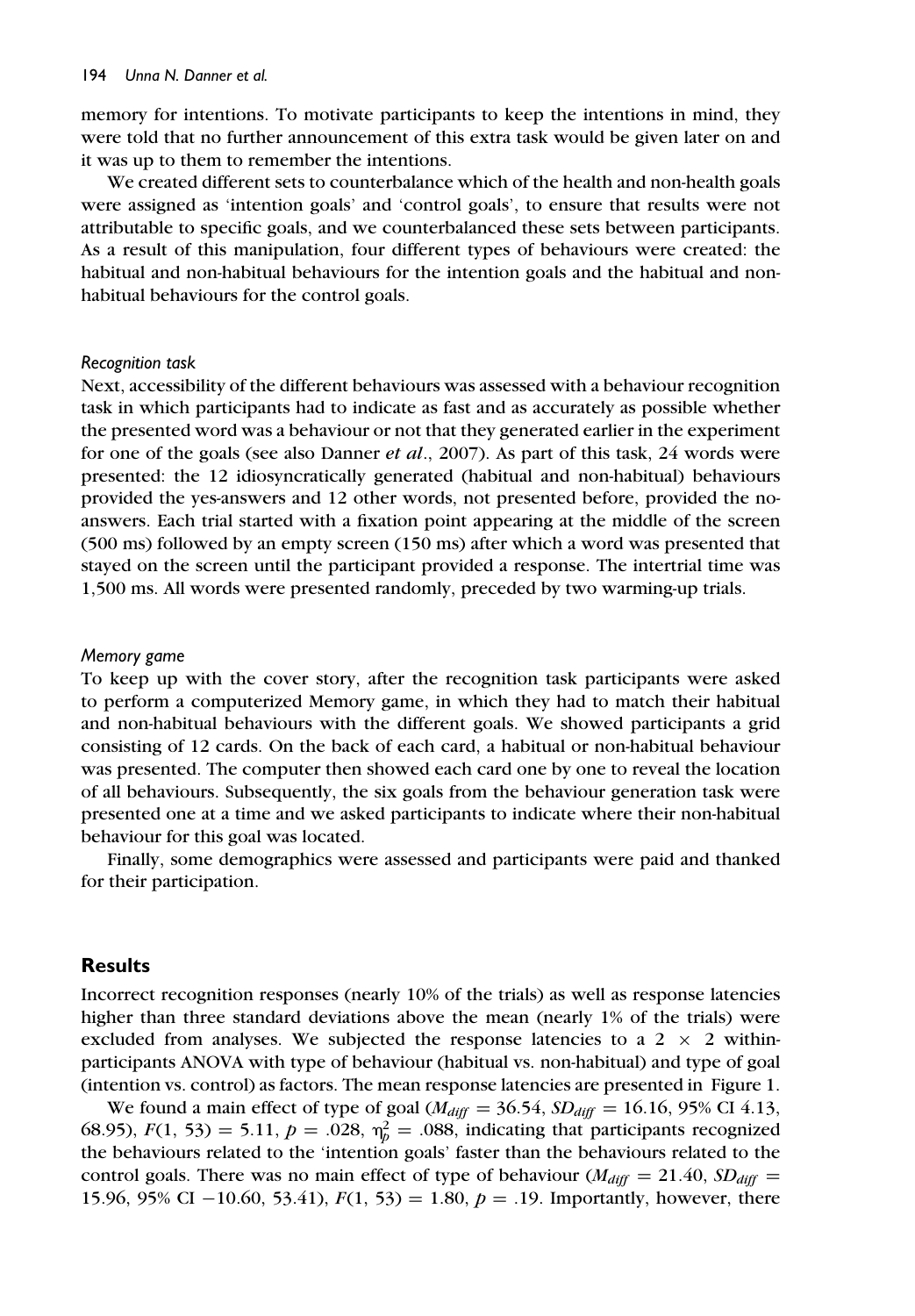

**Figure 1.** Mean response latencies (ms) for recognizing the habitual and non-habitual behaviours per type of goal (intention vs. control). Higher response latencies indicate slower responses.

was a strong interaction effect between type of behaviour and type of goal,  $F(1, 53) =$ 26.39,  $p < .001$ ,  $\eta_p^2 = .33$ . To interpret this interaction effect and to test our specific hypotheses, we conducted simple comparison analyses.

We first tested whether with regard to the control goals, habitual behaviours were more accessible than non-habitual behaviours ( $M_{diff} = 65.70$ ,  $SD_{diff} = 24.22$ , 95% CI 17.13, 114.28). Results showed that this was indeed the case,  $F(1, 53) = 7.36$ ,  $p =$ .009,  $\eta_p^2 = .12$ . This demonstrates that truly habitual and non-habitual behaviours were generated by participants, replicating our results from the pilot study. Second, we tested whether the non-habitual behaviours on which intentions were formed (associated with the 'intention goals'), were more accessible than non-habitual behaviours on which no intentions were formed (associated with the 'control goals';  $M_{diff} = 123.65$ ,  $SD_{diff} =$ 21.91, 95% CI 79.70, 167.60). The findings also showed strong support for this, *F*(1, 53) = 31.85,  $p < .001$ ,  $\eta_p^2 = .38$ , showing that among non-habitual behaviours, intended behaviours were more accessible than unintended behaviours. This finding suggests that the intentions were indeed maintained in memory.

Finally, and most importantly, we examined the accessibility of the habitual behaviours. As hypothesized, we found that the habitual behaviours associated with the intention goals were less accessible than the habitual behaviours associated with the control goals ( $M_{diff} = 50.57$ ,  $SD_{diff} = 24.84$ , 95% CI 0.74, 100.39),  $F(1, 53) = 4.14$ ,  $p =$ .047,  $\eta_p^2 = .073$ , which suggests an inhibition effect. When an intention had been formed to use a non-habitual behaviour to reach a goal, the habitual behaviour that was initially related to this goal was inhibited in mind.

# **Discussion**

The aim of the current study was to examine how intentions to perform non-habitual behaviour to reach a goal are shielded against habit intrusion. This is particularly relevant for health behaviours, where habit change is often desirable (e.g., Sheeran *et al*., 2005). Our results showed that for goals directly related to health as well as for more general behavioural goals, forming intentions to engage in non-habitual behaviours results in the inhibition of one's habit. This finding provides insight into the cognitive mechanisms by which intentions to behave in a non-habitual manner are protected against interference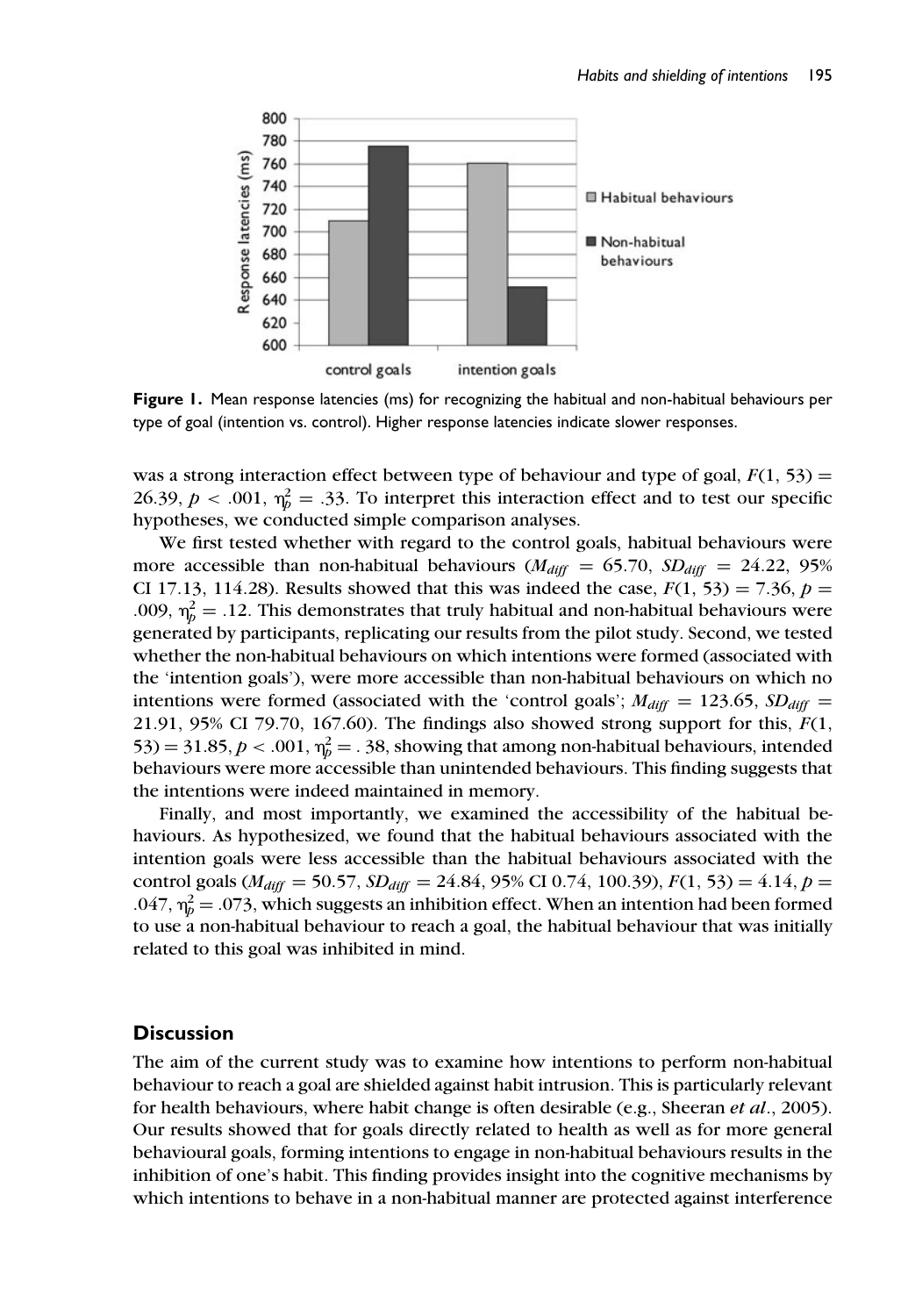by the existing habit: once an intention is formed, the habit is spontaneously inhibited in mind. This suggests that inhibitory processes help to prevent our habits from taking over and thus pave the path for non-habitual intentions to actually change one's behaviour. Thus, our research extends previous work on inhibitory control of intentions by applying it to the context of changing existing habits, and it extends the test of this fundamental mechanism directly into the domain of health behaviour.

## *Habits and habit change*

Our findings may offer a more optimistic view on changing habits than usually advocated in the literature (Norman, 1981; Reason, 1979; Webb, Sheeran, & Luszczynska, 2009). Obviously, habits come in several forms and strengths, and indeed, well-established habits are often not easy to break (e.g., Ouellette & Wood, 1998; Danner *et al*., 2008). There are many studies showing that habit alteration is a difficult endeavour especially when it concerns strong health-related habits such as breakfast, fruit consumption, or transport mode use (de Bruin, 2010; Gardner, 2009; Wong & Mullan, 2009). Still, people often revert to the use of conscious intentions to modify their behaviour, and succeed (e.g., Holland, Aarts, & Langendam, 2006; Schwarzer & Luszczynska, 2008; Wood, Tam, & Querrero Witt, 2005). Our research builds on this observation and suggests that intentions may indeed be effective for changing habits, in so far as they instigate the process of cognitive inhibition.

Research on behaviour change and self-regulation has developed various methods and interventions to promote the modification of health-related behaviour, beyond the use of mere intentions. One of these techniques is to explicitly furnish one's intentions with plans for enacting them by forming so-called implementation intentions (e.g., Gollwitzer & Sheeran, 2006). Implementation intentions specify how, when, and where the intended behaviour will be performed, and as a consequence of this specific conscious planning, these factors become strongly grounded in memory for triggering the non-habitual behaviour (Papies, Aarts, & De Vries, 2009). There is ample evidence for the effectiveness of implementation intentions with regard to modifying various health behaviours, such as stair use and breast self-examination (e.g, Sheeran *et al*., 2005; Sniehotta, 2009; Sullivan & Rothman, 2008). A recent study by Webb *et al.* (2009) showed that implementation intentions can also be used for habit change, particularly when habits are relatively weak, but less so when habits were strong (see also Verplanken & Faes, 1999). Other studies, however, seem to be more effective in breaking habits by implementation intentions (Aarts, Dijksterhuis, & Midden, 1999; Holland *et al.*, 2006). As a possible explanation for these inconsistent findings in the literature, we suggest that both mere behavioural intentions, as well as more specific implementation intentions may be particularly effective to the degree that they effectively instigate inhibitory processes. Thus, there may be moderators that either promote or hinder the effective operation of the inhibition process resulting from intentions.

As a result, there are several possible reasons why the implementation of non-habitual intentions may fail. For example, some research has suggested that inhibition may be an effortful process that calls for mental resources, so that it may fail when these resources are not available (Aarts, 2007). Another potential danger is the context in which one's intention has to be implemented. In the context of habits, this is often the same stable environment in which the habitual behaviour is normally carried out (e.g., one wants to change one's breakfast choice, but not the environment in which the breakfast is consumed). Entering the habitual context may automatically activates one's habitual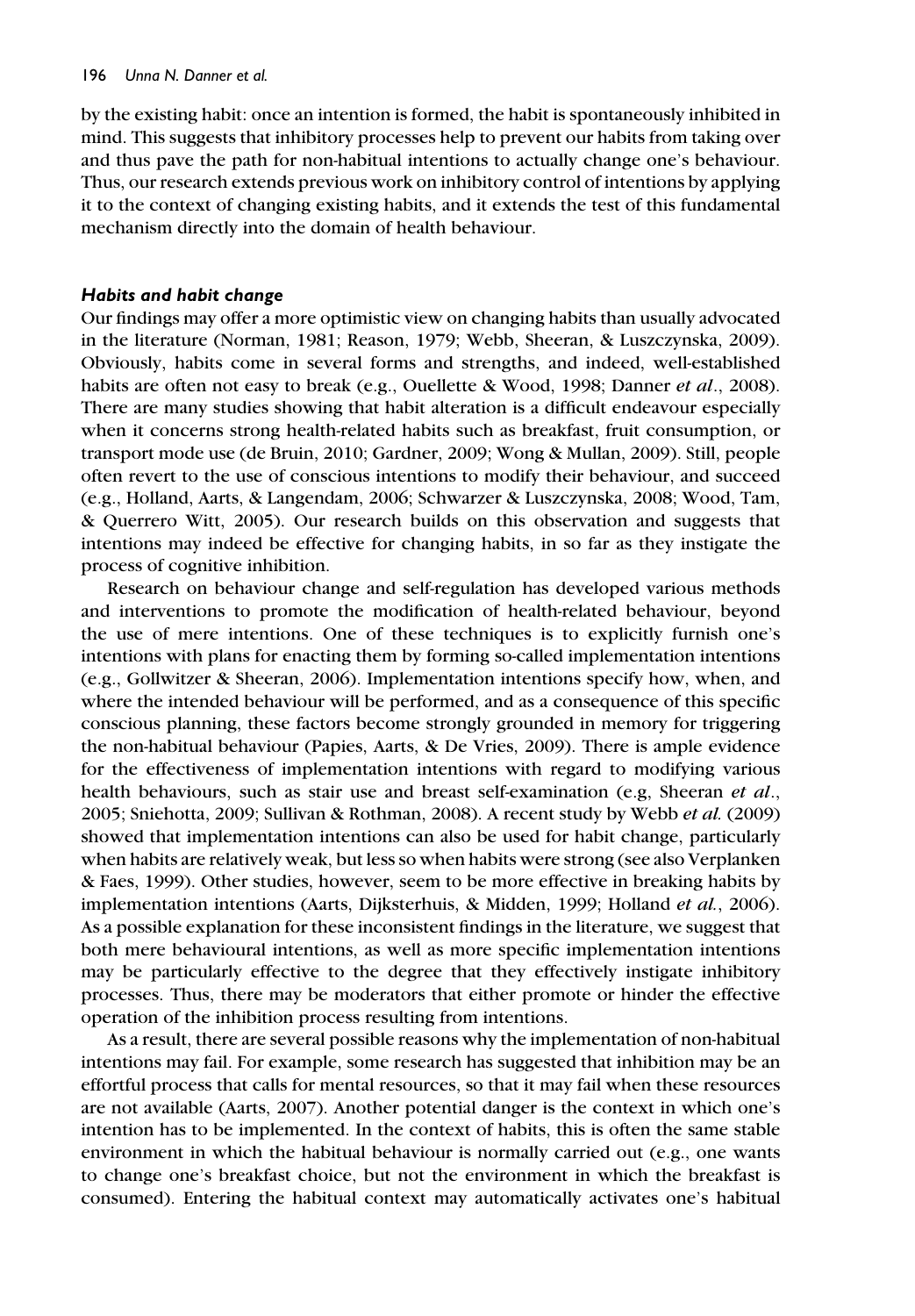behaviour (e.g., Danner *et al*., 2008; Verplanken & Aarts, 1999) and therefore in some cases overrule one's good intentions.

In addition, research on the conditions that render the operation of inhibitory processes effective or not has shown, for example, that inhibitory processes decline with age (Dempster, 1992), are less likely to operate in negative moods (Bäuml  $\&$ Kuhbandner, 2007), and less likely work effectively when one experiences stress (e.g., Brewin, 2001) or has taken drugs (Fillmore & Rush 2002). Such moderators of inhibition mechanisms might also be relevant for understanding the conditions for successful habit change by means of goal intentions or implementation intentions. In addition, it may be important to consider the actual strength of the existing habits, as strong habits are more difficult to change and we need to identify the circumstances that allow even strong habits to be inhibited. Further research on this subject may endow us with knowledge on how to overrule stronger habits and with ideas on how to improve health promotion interventions, including interventions employing implementation intentions. In addition, future research may explicitly link the cognitive processes examined in the current study to actual success in changing one's behaviour both immediately and in the longer term, as this was not included in the current work. Then, the strength of inhibitory processes may be identified as a mediator of the effects of intentions on actual health behaviour.

## *Conclusion*

We often make plans to reach our goals in different ways by using non-habitual behaviours, while most of our daily activities are habitual in nature (James, 1890). Usually, we plan to replace unhealthy habits by healthier behaviours, for example, to drink soda in the pub instead of beer. In the present study, we demonstrated that the mere activation of a behavioural goal can be enough to trigger one's habitual behaviour, rendering it accessible in mind. More importantly, however, we showed that upon forming a behaviour change intention, inhibitory processes are spontaneously recruited to protect this intention against habit interference. So in order to drink soda, it is important that we inhibit thoughts about beer. Implementation intentions may provide an additional tool to successfully break unwanted habits, particularly when these are not too strong. Future studies may focus on the role of inhibitory processes also in implementation intentions, and ultimately, this may lead to new interventions targeting strong existing habits.

# **Acknowledgements**

The work in this paper was supported by grants (ZONMW-grant 40160001, and VIDI-grant 452-02-047) from the Netherlands Organization for Scientific Research.

# **References**

- Aarts, H. (2007). Health behavior and the implicit motivation and regulation of goals. *Health Psychology Review*, *1*, 53–82. doi: 10.1080/17437190701485852
- Aarts, H., Custers, R., & Holland, R. W. (2007). The nonconscious cessation of goal pursuit: When goals and negative affect are coactivated. *Journal of Personality and Social Psychology*, *92*, 165–178. doi: 10.1037/0022-3514.92.2.165
- Aarts, H., Custers, R., & Marien, H. (2008). Preparing and motivating behavior outside of awareness. *Science*, *319*, 1639. doi: 10.1126/science.1150432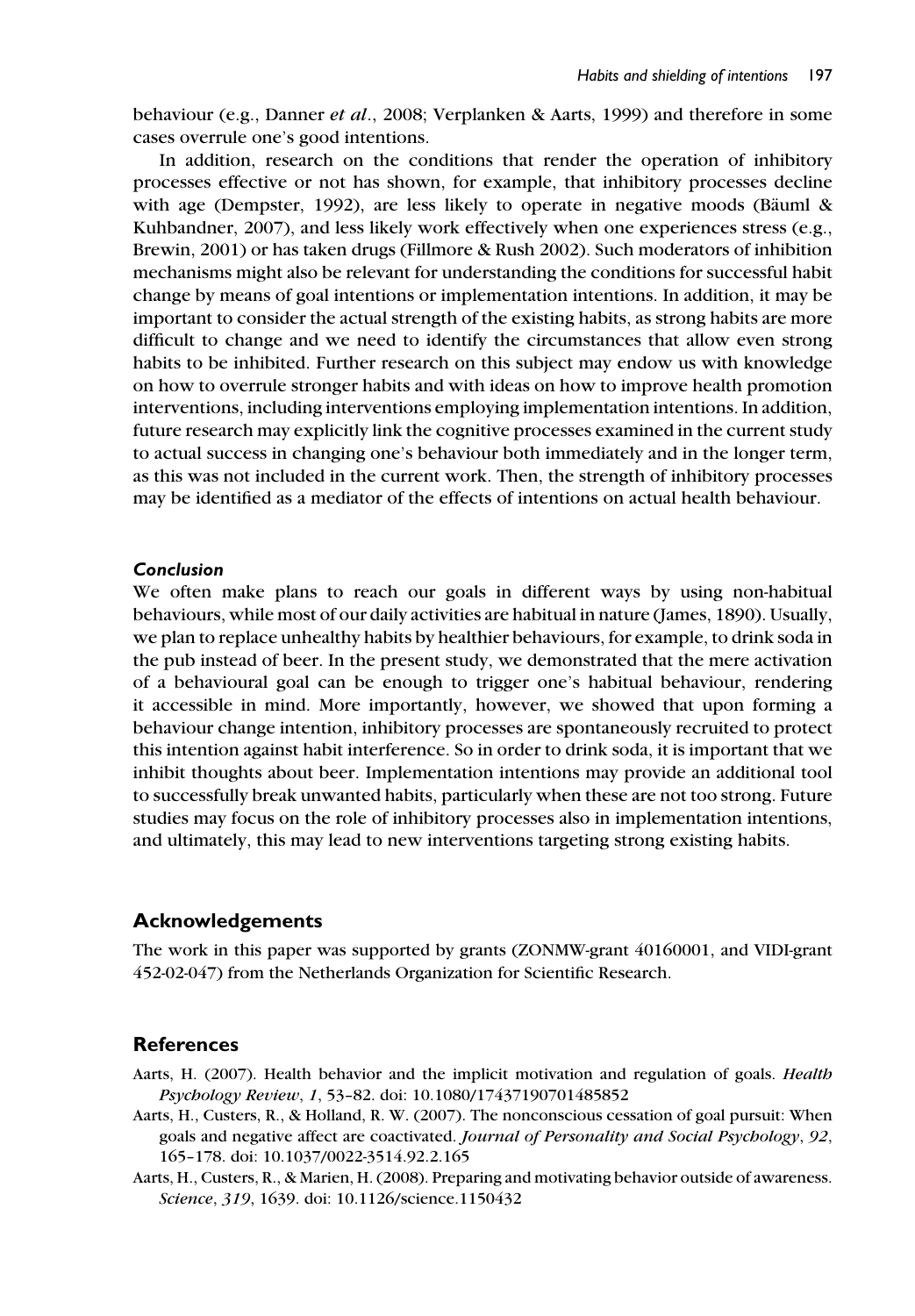- Aarts, H., & Dijksterhuis, A. (2000a). Habits as knowledge structures: Automaticity in goal-directed behavior. *Journal of Personality and Social Psychology*, *78*, 53–63. doi: 10.1037/0022- 3514.78.1.53
- Aarts, H., & Dijksterhuis, A. (2000b). The automatic activation of goal-directed behaviour: The case of travel habit. *Journal of Environmental Psychology*, *20*, 75–82. doi: 10.1006/jevp.1999.0156
- Aarts, H., Dijksterhuis, A. P., & Midden, C. (1999). To plan or not to plan? Goal achievement of interrupting the performance of mundane behaviors. *European Journal of Social Psychology*, *29*, 971–979. doi: 10.1002/(SICI)1099-0992(199912)29:8<971::AID-EJSP963>3.0.CO;2-A
- Bargh, J. A. (1990). Auto-motives: Preconscious determinants of social interaction. In E. T. Higgins & R. M. Sorrentino (Eds.), *Handbook of motivation and cognition* (Vol. 2, pp. 93–130). New York: Guilford Press.
- Bäuml, K.-H., & Kuhbandner, C. (2007). Remembering can cause forgetting but not in negative moods. *Psychological Science*, *18*, 111–115. doi: 10.1111/j.1467-9280.2007.01857.x
- Brewin, C. R. (2001). A cognitive neuroscience account of posttraumatic stress disorder and its treatment. *Behaviour Research and Therapy*, *39*, 373–393. doi: 10.1016/S0005- 7967(00)00087-5
- Brug, J., de Vet, E., de Nooijer, J., & Verplanken, B. (2006). Predicting fruit consumption: Cognitions, intention, and habits. *Journal of Nutrition Education and Behavior*, *38*, 73– 81. doi: 10.1016/j.jneb.2005.11.027
- Chapman, K., & Ogden, J. (2009). How do people change their diet? An exploration into mechanisms of dietary change. *Journal of Health Psychology*, *14*, 1229–1242. doi: 10.1177/1359105309342289
- Danner, U. N., Aarts, H., & De Vries, N. K. (2007). Multiple options to goal attainment: Repeated retrieval of target means causes inhibited access to competitors. *Personality and Social Psychology Bulletin*, *33*, 1367–1379. doi: 10.1177/0146167207303948
- Danner, U. N., Aarts, H., & De Vries, N. K. (2008). Habit versus intention in the prediction of future behavior: The role of frequency, context stability and mental accessibility of past behavior. *British Journal of Social Psychology*, *47*, 245–265. doi: 10.1348/014466607X230876
- De Bruin, G. J. (2010). Understanding college students' fruit consumption. Integrating habit strength in the theory of planned behaviour. *Appetite*, *54*, 16–22. doi: 10.1016/j.appet.2009.08.007
- Dempster, F. N. (1992). The rise and fall of the inhibitory mechanism: Toward a unified theory of cognitive development and aging. *Developmental Review*, *12*, 45–75. doi: 10.1016/0273- 2297(92)90003-K
- Fillmore, M. T., & Rush, C. R. (2002). Impaired inhibitory control of behavior in chronic cocaine users. *Drug and Alcohol Dependence*, *66*, 265–273. doi: 10.1016/S0376-8716(01)00206-X
- Gardner, B. (2009). Modelling motivation and habit in stable travel mode contexts. *Transportation Research Part F: Traffic Psychology and Behaviour*, *12*, 68–76. doi: 10.1016/j.trf.2008.08.001
- Gollwitzer, P. M., & Moskowitz, G. B. (1996). Goal effects on action and cognition. In E. T. Higgins & A. W. Kruglanski (Eds.), *Social psychology: Handbook of basic principles* (pp. 361–399). New York: Guilford Press.
- Gollwitzer, P. M., & Sheeran, P. (2006). Implementation intentions and goal achievement: A metaanalysis of effects and processes. *Advances in Experimental Social Psychology*, *38*, 69–119. doi: 10.1016/S0065-2601(06)38002-1
- Goschke, T., & Kuhl, J. (1993). Representation of intentions: Persisting activation in memory. *Journal of Experimental Psychology: Learning, Memory, and Cognition*, *19*, 1211–1226.
- Hagger, M. S., Chatzisarantis, N. L. D., & Biddle, S. J. H. (2002). The influence of autonomous and controlling motives on physical activity intentions within the theory of planned behaviour. *British Journal of Health Psychology*, *7*, 283–298.
- Holland, R. W., Aarts, H., & Langendam, D. (2006). Breaking and creating habits on the working floor: A field-experiment on the power of implementation intentions. *Journal of Experimental Social Psychology*, *42*, 776–783. doi: 10.1016/j.jesp.2005.11.006
- James, W. (1890). *The principles of psychology*. London: Macmillan and Co., Ltd.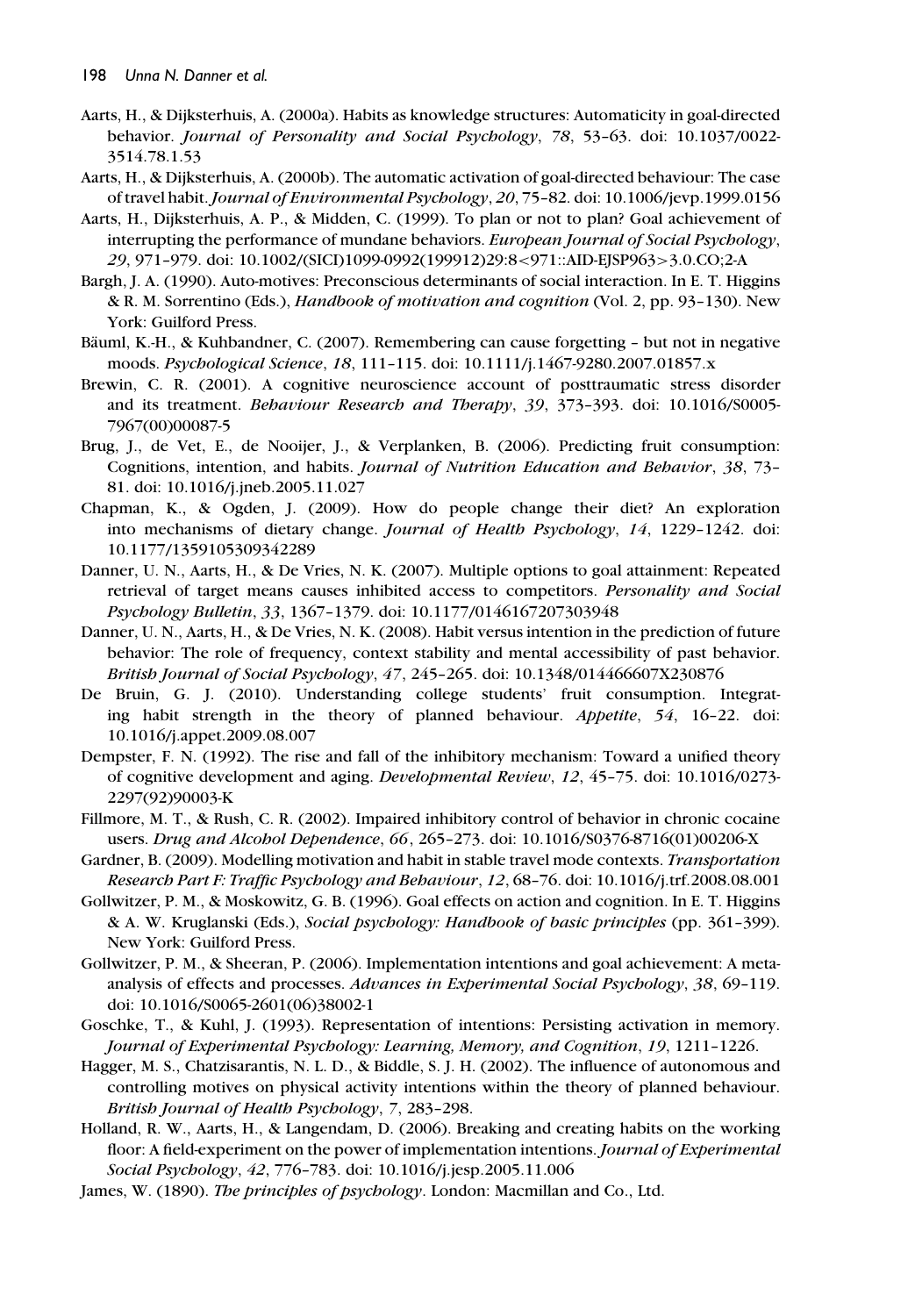- Kruglanski, A. W., Shah, J. Y., Fishbach, A., Friedman, R., Chun, W. Y., & Sleeth-Keppler, D. (2002). A theory of goal systems. In M. P. Zanna (Ed.), *Advances in experimental social psychology* (Vol. 34, pp. 331–378). San Diego, CA: Elsevier Academic Press.
- Marsh, R. L., Hicks, J. L., & Bink, M. L. (1998). Activation of completed, uncompleted, and partially completed intentions.*Journal of Experimental Psychology-Learning Memory and Cognition*, *24*, 350–361.
- Moskowitz, G. B., Li, P. Z., & Kirk, E. R. (2004). The implicit volition model: On the preconscious regulation of temporarily adopted goals. In M. Zanna (Ed.), *Advances in experimental social psychology* (Vol. 36, pp. 317–413). San Diego, CA: Academic Press. doi: 10.1016/S0065- 2601(04)36006-5
- Norman, D. A. (1981). Categorization of action slips. *Psychological Review*, *88*, 1–15. doi: 10.1037/0033-295X.88.1.1
- Ouellette, J. A., & Wood, W. (1998). Habit and intention in everyday life: The multiple processes by which past behavior predicts future behavior. *Psychological Bulletin*, *124*, 54–74.
- Papies, E. K., Aarts, H., & De Vries, N. K. (2009). Planning is for doing: Implementation intentions go beyond the mere creation of goal-directed associations. *Journal of Experimental Social Psychology*, *54*, 1148–1151. doi: 10.1016/j.jesp.2009.06.011
- Reason, J. (1979). Actions not as planned: The price of automatization. In G. Underwood & R. Stevens (Eds.), *Aspects of unconsciousness* (pp. 67–89). London: Academic Press.
- Schwarzer, R., & Luszczynska, A. (2008). How to overcome health-compromising behaviors: The health action process approach. *European Psychologist*, *13*, 141–151. doi: 10.1027/1016- 9040.13.2.141
- Shah, J. Y., Friedman, R., & Kruglanski, A. W. (2002). Forgetting all else: On the antecedents and consequences of goal shielding.*Journal of Personality and Social Psychology*, *83*, 1261–1280. doi: 10.1037/0022-3514.83.6.1261
- Sheeran, P., Abraham, C., & Orbell, S. (1999). Psychosocial correlates of heterosexual condom use: A meta-analysis. *Psychological Bulletin*, *125*, 90–132.
- Sheeran, P., Milne, S., Webb, T. L., & Gollwitzer, P. M. (2005). Implementation intentions and health behaviour. In M. Conner & P. Markman (Eds.), *Predicting health behaviour: Research and practice with social cognition models* (pp. 276–323). Maidenhead, England: Open University Press.
- Sniehotta, F. F. (2009). Towards a theory of intentional behaviour change: Plans, planning, and self-regulation. *British Journal of Health Psychology*, *14*, 261–273. doi: 10.1348/135910708X389042
- Sullivan, H. W., & Rothman, A. J. (2008). When planning is needed: Implementation intentions and attainment of approach versus avoidance health goals. *Health Psychology*, *27*, 438–444. doi: 10.1037/0278-6133.27.4.438
- Sutton, S. (1994). The past predicts the future: Interpreting behaviour-behaviour relationships in social psychological models of health behaviour. In D. R. Rutter & L. Quine, (Eds.), *Social psychology and health: European perspectives* (pp. 71–88). Brookfield, VT, US: Avebury/Ashgate Publishing Co.
- Veling, H., & Van Knippenberg, A. (2006). Shielding intentions from distraction: Forming an intention induces inhibition of distracting stimuli. *Social Cognition*, *24*, 409–425. doi: 10.1521/soco.2006.24.4.409
- Verplanken, B., & Aarts, H. (1999). Habit, attitude, and planned behaviour: Is habit an empty construct or an interesting case of goal-directed automaticity? *European Review of Social Psychology*, *10*, 101–134.
- Verplanken, B., & Faes, S. (1999). Good intentions, bad habits, and effects of forming implementation intentions on healthy eating. *European Journal of Social Psychology*, *29*, 591–604.
- Webb, T. L., & Sheeran, P. (2006). Does changing behavioral intentions engender behavior change? A meta-analysis of the experimental evidence. *Psychological Bulletin*, *132*, 249–268. doi: 10.1037/0033-2909.132.2.249